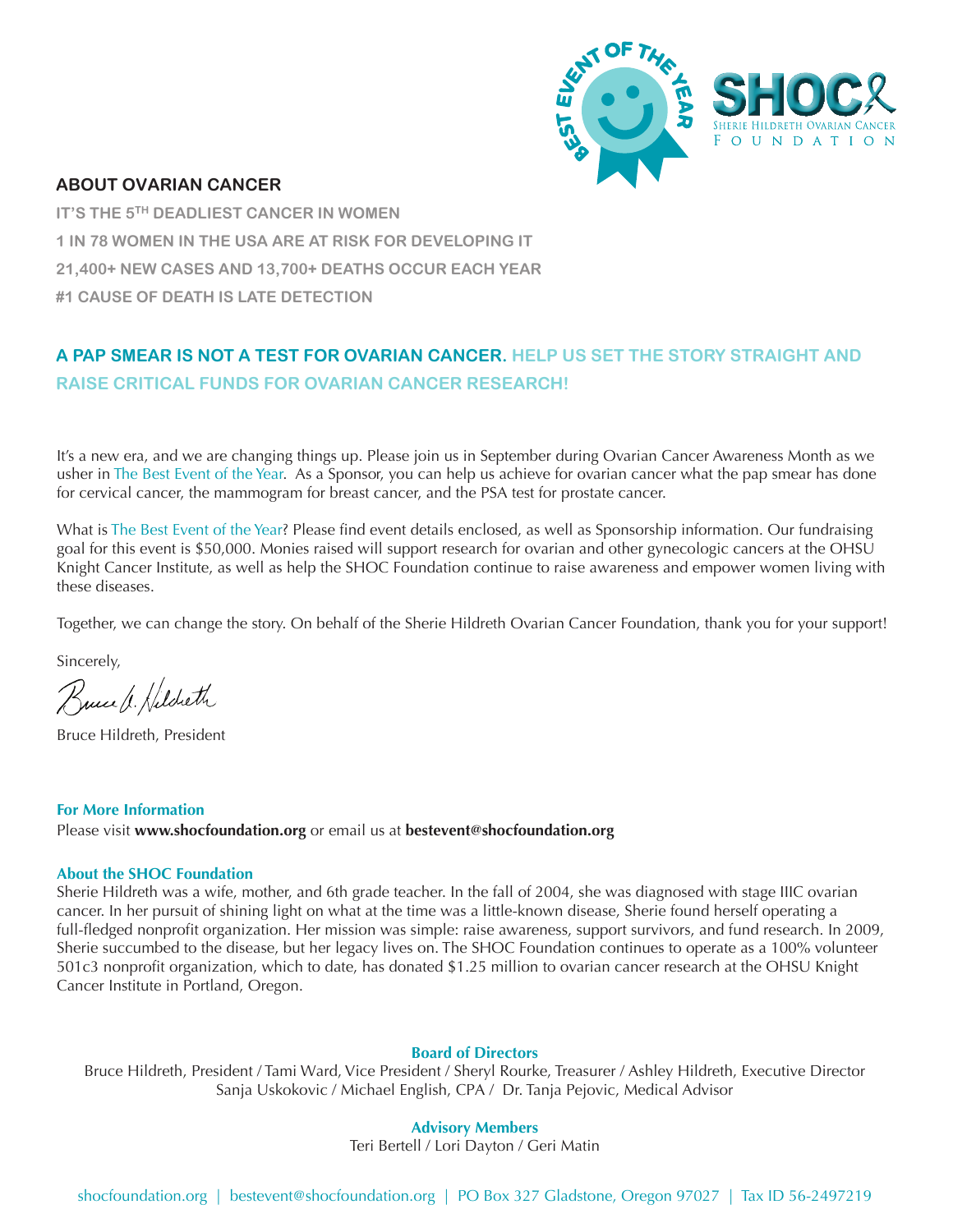

## **EVENT DETAILS**

- WHAT: Any activity of your choosing
- **WHERE:** Any place of your choosing
- **WHEN:** September 1 - 30, 2022

Whether it's a fun run, a golf tournament, a dance competition, a spelling bee—we all have "that thing" that really excites us and gets us motivated to get out there and be active. Even better if that thing gets us involved in the community and gives back to the causes we care about.

Over the last 17 years, the SHOC Foundation has hosted many Walk & Runs, Golf Tournaments, Auctions, Luncheons, and more. The steady and generous participation all these years from our donors and advocates––that's you––has been integral.

As the COVID-19 pandemic severely impacted our lives in 2020 and 2021––both short and long term––it's given us all a lot to think about. How we spend our days. Who we spend them with. What's important and what's not. It's forced us to rethink what we want, what we need, and how we're going to go about them.

It's this very introspection that brings us here today with much excitement and optimism, the SHOC Foundation presents a new event for a new era: The Best Event of the Year!

While this event reinforces our mission to raise funds for ovarian cancer research, increase public awareness, and bring support to the gynecologic cancer community, it also opens the door to inclusivity. Regardless of location, personal interest, or physical ability—this event is designed for you to honor or remember the people in your life who inspired your participation with the SHOC Foundation in the first place.

The Best Event of the Year is whatever you want it to be, wherever you want it to be, and with whomever you want to be with—even if that's just you! Whatever your sport, hobby, pastime, or pleasure––this event is about getting out there and doing it. Whether that's hitting the trail for a hike, enjoying a meal on a patio, getting dirty in the garden, beautifying the neighborhood with a litter pick-up, having a movie night, reading a book, flying a kite, working on a puzzle, sleeping in, baking a loaf of bread, creating a personal challenge, getting a massage––if it makes you happy, go out and do it. That's what this is all about, and that's why it's The Best Event of the Year!

It's one cause with infinite opportunities to honor, remember, and support the people in our lives who have been afflicted by ovarian and other gynecologic cancers.

The Best Event of the Year will kick off on September 1st and run through the duration of September in conjunction with Ovarian Cancer Awareness Month.

# **SPONSOR PRICING**

Sponsor levels include a varying number of free entries; each entry includes a commemorative event t-shirt. Please see next page for details. Additional paid entries: \$25 per person (all ages).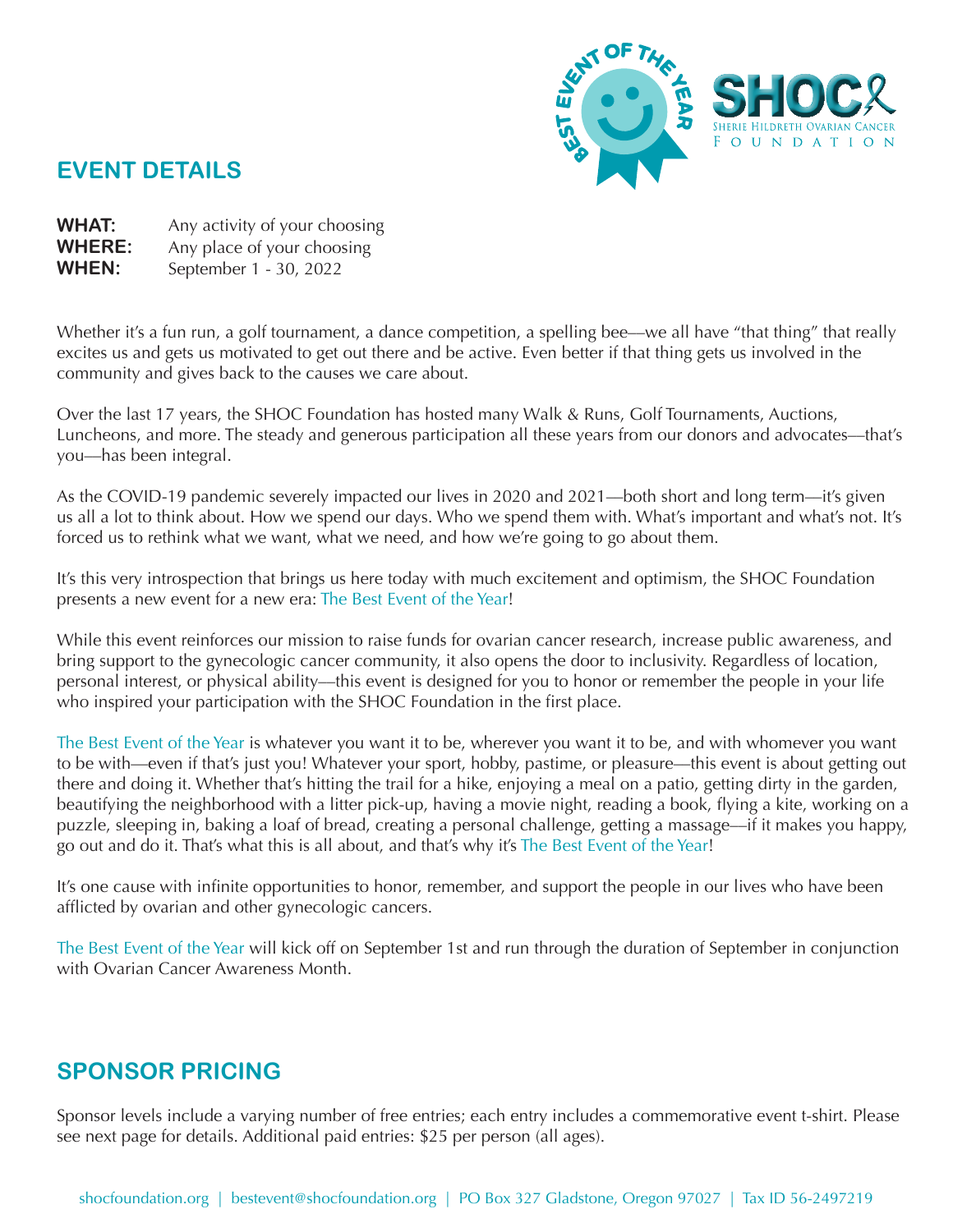

## **SPONSOR LEVELS CASH DONATIONS**

#### **\$5,000+ TEAL RIBBON**

Free Entries (8) Mentions in Press Logo on:

- T-Shirt
- Event Materials
- Web Banner
- Instagram
- Facebook

### **\$2,500+ GOLD**

Free Entries (4) Logo on: • T-Shirt

- 
- **Event Materials** • Web Banner
- Instagram
- Facebook

**\$1,000+ SILVER**

Free Entries (2) Logo on: • T-Shirt

- Event Materials
- Web Banner
- 
- Instagram
- Facebook
- **DEADLINE** inclusion of Sponsor logo/name on T-Shirt is July 29, 2022 **– TAX RECEIPTS** –– sent by mail after September 30, 2022

#### **– SPONSOR REGISTRATION**

Please COMPLETE and MAIL below form to: **SHOC Foundation**

**PO Box 327 Gladstone, OR 97027**

Checks payable to: **SHOC Foundation**

**– QUESTIONS?** Email **bestevent@shocfoundation.org** Call **503-683-1210**

# CUT HERE

# **SPONSORSHIP FORM**

| <b>T-Shirt:</b> S M L XL XXL XXXL No T-Shirt |  |  |                                                                              |                            |
|----------------------------------------------|--|--|------------------------------------------------------------------------------|----------------------------|
| Participating? Yes No                        |  |  |                                                                              |                            |
|                                              |  |  | If "yes" please fill out participant entry on Registration Form (next page). | <b>Donation Amount: \$</b> |

## **\$500+ BRONZE**

Free Entries (2) Name on: • T-Shirt

- 
- Event Materials
- Web Banner
- **\$250+ SMILEY FACE** Free Entries (2)